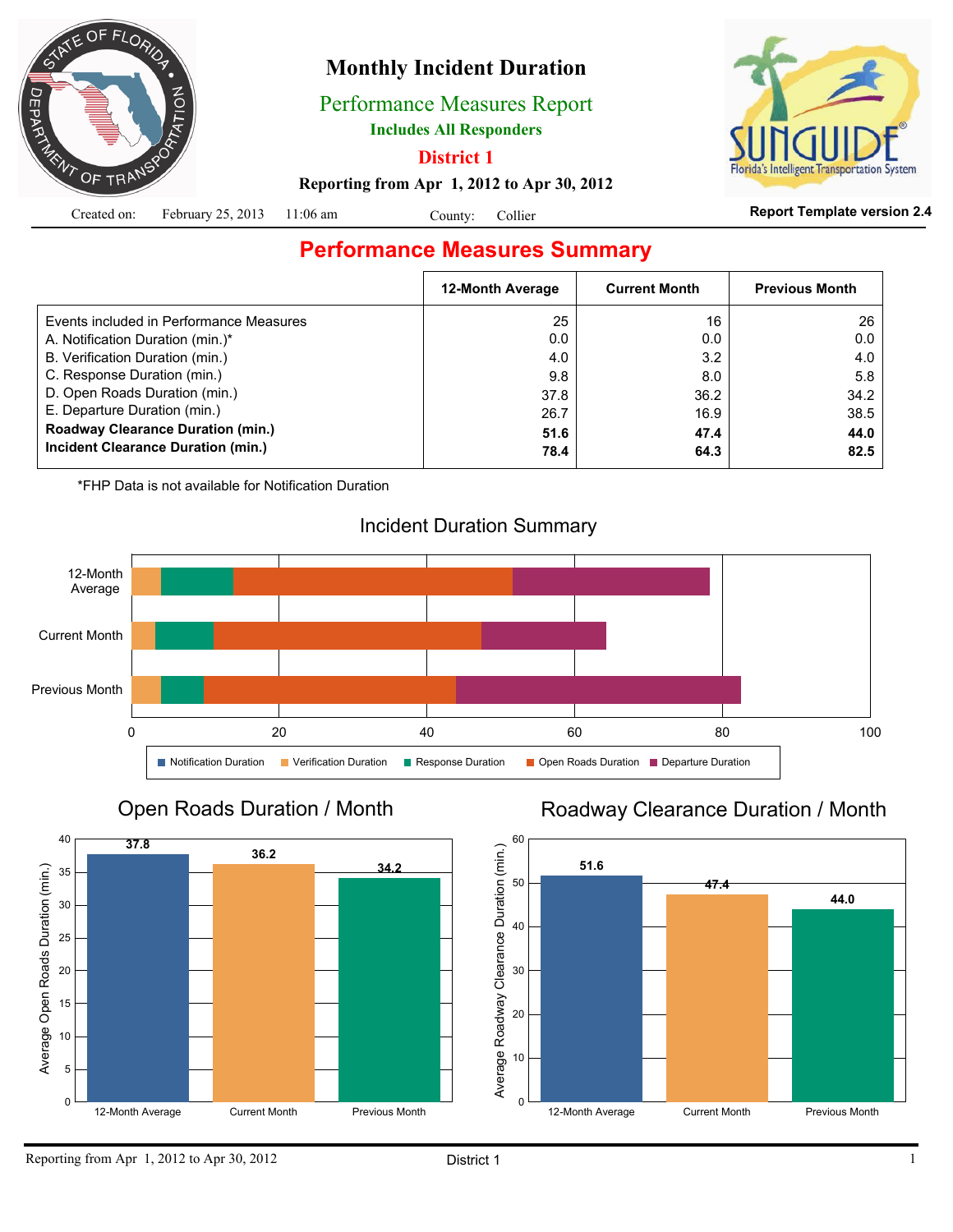# **Performance Measures Summary**

## **Incidents with Road Ranger Response**

|                                           | <b>12-Month Average</b> | <b>Current Month</b> | <b>Previous Month</b> |
|-------------------------------------------|-------------------------|----------------------|-----------------------|
| Events included in Performance Measures   | 16                      | 9                    | 15                    |
| A. Notification Duration (min.)*          | 0.0                     | 0.0                  | $0.0\,$               |
| B. Verification Duration (min.)           | 3.2                     | 0.4                  | 3.7                   |
| C. Response Duration (min.)               | 8.5                     | 9.1                  | 4.3                   |
| D. Open Roads Duration (min.)             | 27.2                    | 27.2                 | 27.7                  |
| E. Departure Duration (min.)              | 23.1                    | 15.6                 | 39.2                  |
| <b>Roadway Clearance Duration (min.)</b>  | 38.9                    | 36.7                 | 35.7                  |
| <b>Incident Clearance Duration (min.)</b> | 62.0                    | 52.3                 | 74.9                  |

\*FHP Data is not available for Notification Duration



#### Incident Clearance Duration



## Roadway Clearance Duration / Month

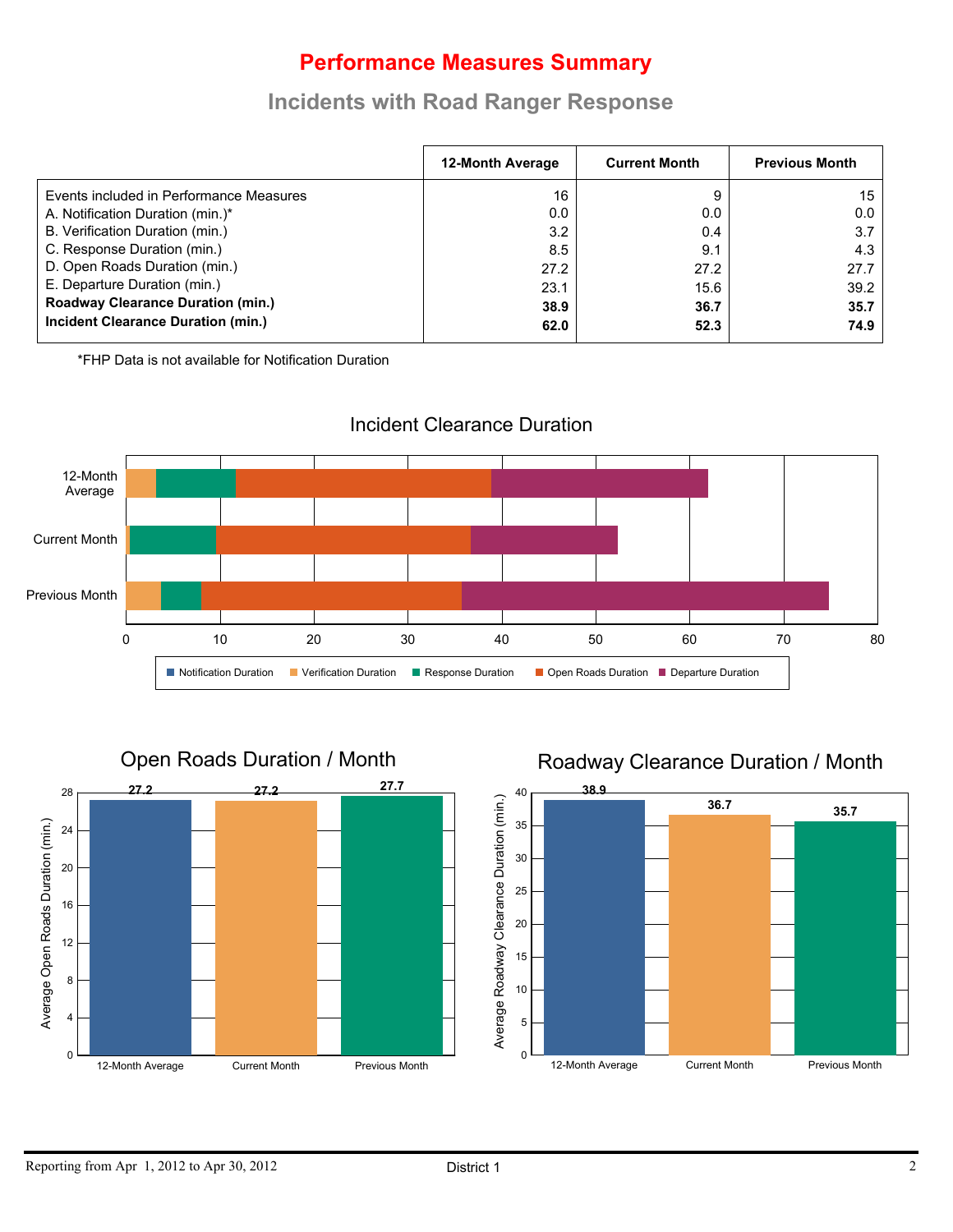# **Performance Measures Summary**

## **Incidents without Road Ranger Response**

|                                          | 12-Month Average | <b>Current Month</b> | <b>Previous Month</b> |
|------------------------------------------|------------------|----------------------|-----------------------|
| Events included in Performance Measures  | 9                |                      | 11                    |
| A. Notification Duration (min.)*         | 0.1              | 0.0                  | 0.0                   |
| B. Verification Duration (min.)          | 5.6              | 6.8                  | 4.4                   |
| C. Response Duration (min.)              | 12.2             | 6.4                  | 7.9                   |
| D. Open Roads Duration (min.)            | 57.6             | 47.9                 | 43.0                  |
| E. Departure Duration (min.)             | 33.6             | 18.6                 | 37.6                  |
| <b>Roadway Clearance Duration (min.)</b> | 75.5             | 61.1                 | 55.3                  |
| Incident Clearance Duration (min.)       | 109.0            | 79.7                 | 92.9                  |

\*FHP Data is not available for Notification Duration



Open Roads Duration / Month



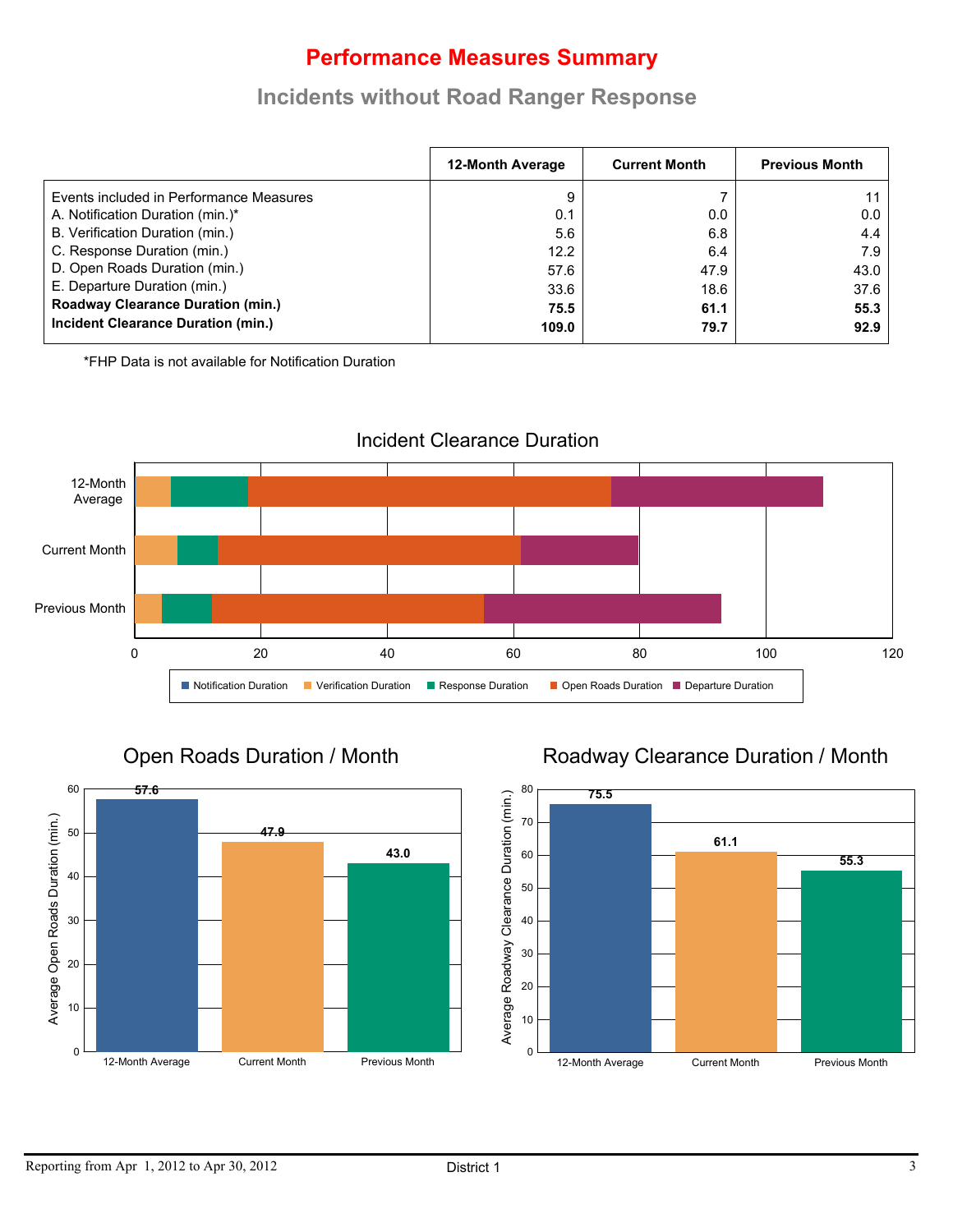## **Percentage of event types for all events in current month**



| <b>Event Types for all Events</b> | 12-Month<br>Average | <b>Current</b><br><b>Month</b> | <b>Previous</b><br><b>Month</b> |
|-----------------------------------|---------------------|--------------------------------|---------------------------------|
| Abandoned Vehicle                 | 50                  | 46                             | 51                              |
| <b>BrushFire</b>                  | $\mathbf{1}$        | 7                              | 3                               |
| Congestion                        | 6                   | 7                              | 17                              |
| Crash                             | 55                  | 52                             | 60                              |
| Debris on Roadway                 | 75                  | 83                             | 78                              |
| Disabled Vehicle                  | 592                 | 375                            | 498                             |
| <b>Emergency Road Work</b>        | 5                   | 1                              | $\overline{2}$                  |
| <b>Emergency Vehicles</b>         | $\overline{2}$      | 8                              | $\overline{2}$                  |
| Interagency Coord                 | $\pmb{0}$           | 1                              | $\pmb{0}$                       |
| Off Ramp Backup                   | $\mathbf 0$         | $\mathbf 0$                    | $\mathbf 0$                     |
| Other                             | 12                  | 5                              | $10\,$                          |
| Pedestrian                        | 3                   | $\Omega$                       | 4                               |
| Police Activity                   | 65                  | 35                             | 73                              |
| Scheduled Road Work               | 12                  | 1                              | 5                               |
| <b>Vehicle Fire</b>               | $\overline{2}$      | $\mathbf{1}$                   | 3                               |
| Visibility                        | $\overline{2}$      | $\overline{2}$                 | 3                               |
| Weather                           | 1                   | $\mathsf 0$                    | $\pmb{0}$                       |
| Wildlife                          | $\overline{2}$      | $\overline{2}$                 | 3                               |
| <b>Total</b>                      | 885                 | 626                            | 812                             |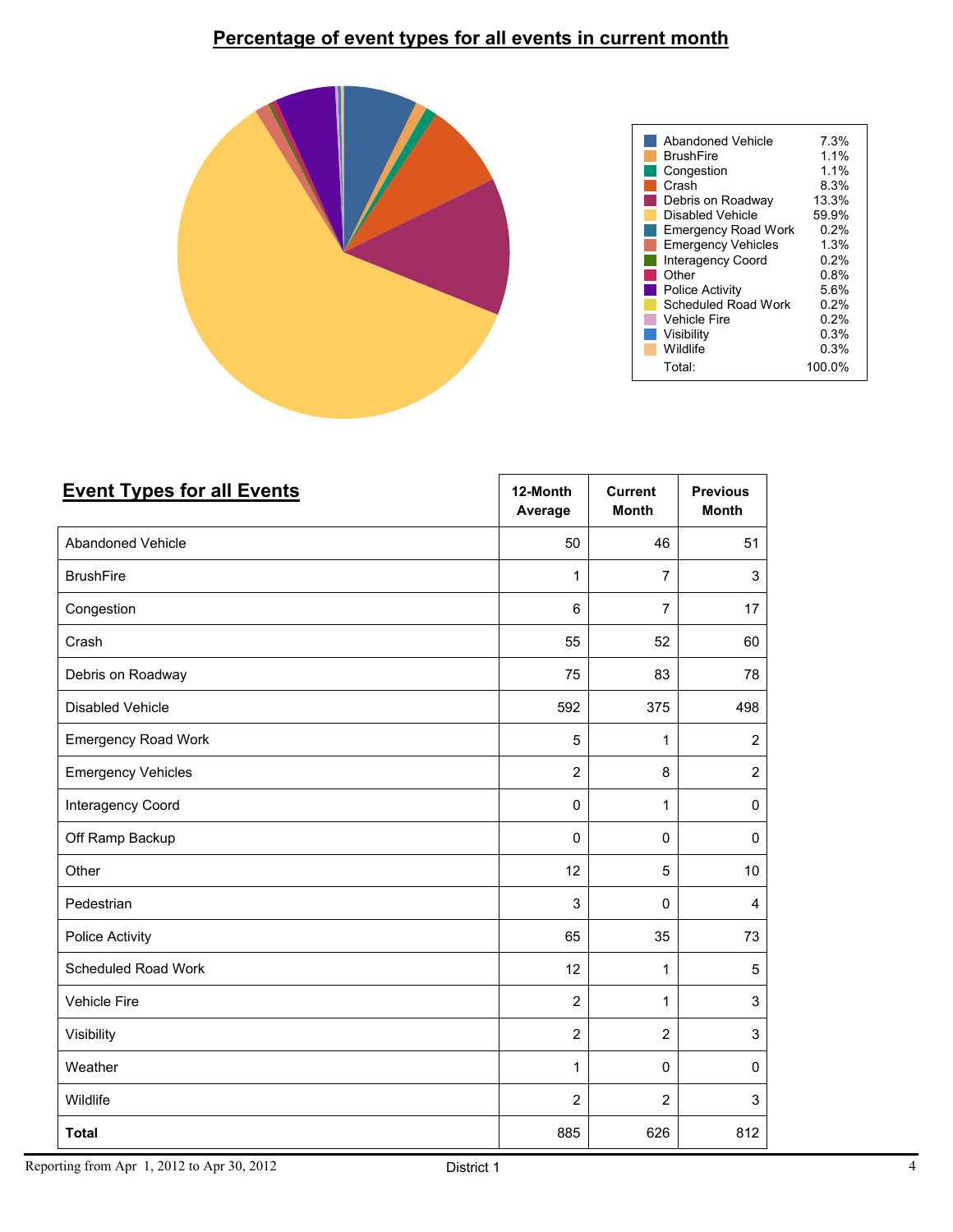# **Performance Measures by Peak Period**

**12-Month Average Current Month Previous Month AM Peak Off Peak PM Peak AM Peak Off Peak PM Peak AM Peak Off Peak PM Peak** Events included in Performance Measures A. Notification Duration (min.)\* B. Verification Duration (min.) C. Response Duration (min.) D. Open Roads Duration (min.) E. Departure Duration (min.) **Roadway Clearance Duration (min.) Incident Clearance Duration (min.)** 3 0.0 4.5 13.5 35.7 25.4 53.7 79.1 14 0.0 3.2 10.1 44.1 24.1 57.4 81.5 8 0.2 5.4 7.6 26.8 32.2 40.0 72.2 2 0.0 0.0 3.8 34.2 38.1 38.1 76.1 11 0.0 1.3 10.4 37.1 12.6 48.8 61.4 3 0.0 12.3 1.9 34.4 18.7 48.5 67.2 4 0.0 3.8 4.4 35.0 47.6 43.1 90.8 16 0.0 3.9 5.9 35.5 30.9 45.4 76.3 6 0.0 4.4 6.6 29.9 52.7 40.9 93.6

*Note: AM peak period is defined as 6AM to 10AM and PM peak period is defined as 4PM to 8PM.*

**Number of Performance Measured Events / Peak Period**



#### **Incident Clearance Duration by Peak Period**

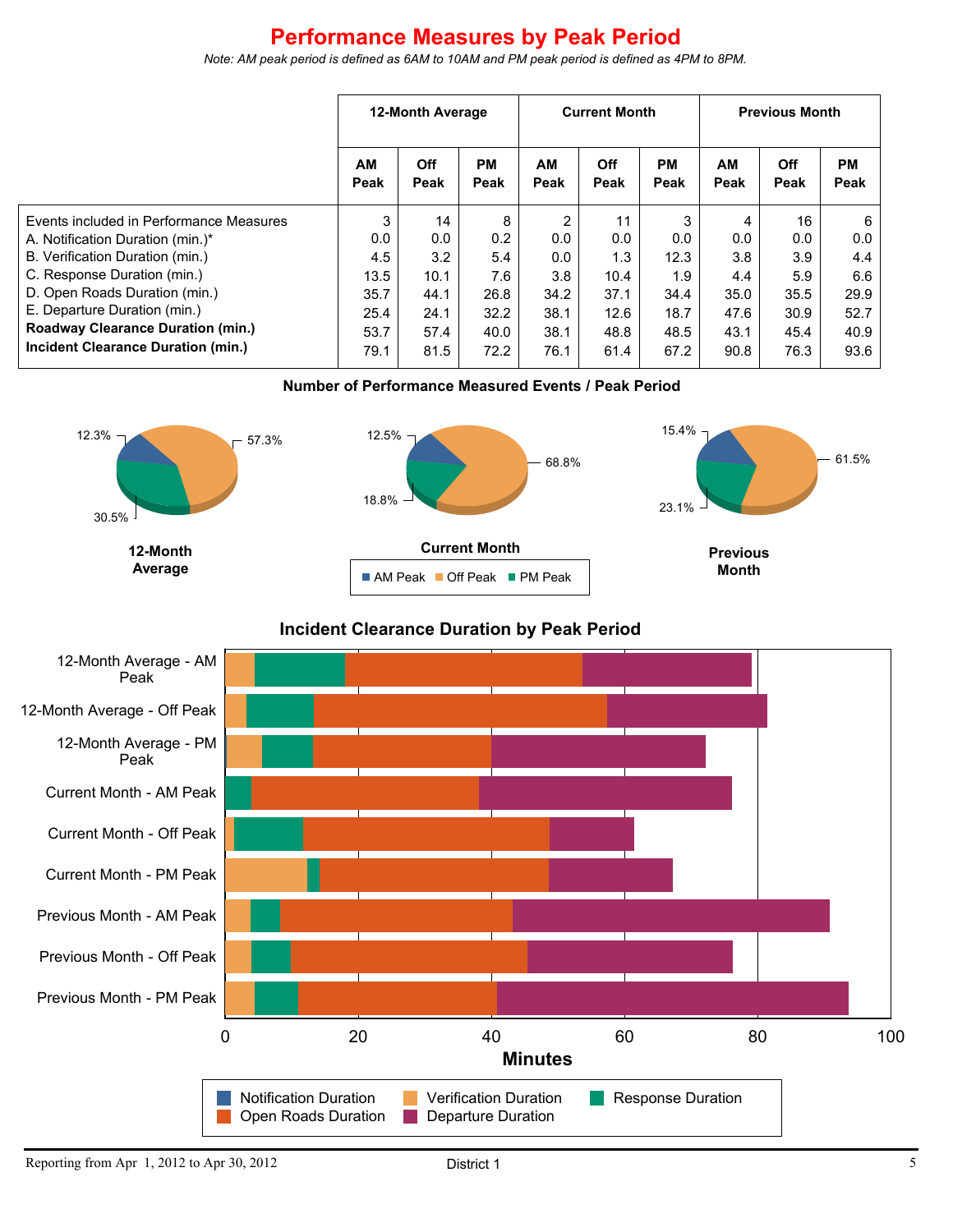|                                 | 12-Month Average |          |       | <b>Current Month</b> |          | <b>Previous Month</b> |       |          |       |
|---------------------------------|------------------|----------|-------|----------------------|----------|-----------------------|-------|----------|-------|
| Severity:                       | <b>Minor</b>     | Moderate | Major | Minor                | Moderate | Major                 | Minor | Moderate | Major |
| Events included in Perf. Meas.* | 11               | 8        |       |                      | 5        |                       | 13    | 5        | 8     |
| A. Notification Duration (min.) | 0.0              | 0.2      | 0.0   | 0.0                  | 0.0      | 0.0                   | 0.0   | 0.0      | 0.0   |
| B. Verification Duration (min.) | 1.8              | 4.7      | 6.7   | 0.4                  | 1.6      | 10.1                  | 3.6   | 6.3      | 3.3   |
| C. Response Duration (min.)     | 5.0              | 9.9      | 17.0  | 10.3                 | 6.4      | 5.8                   | 4.9   | 8.0      | 6.0   |
| D. Open Roads Duration (min.)   | 7.3              | 46.2     | 75.9  | 5.5                  | 47.6     | 75.8                  | 10.4  | 43.5     | 66.9  |
| E. Departure Duration (min.)    | 22.7             | 31.7     | 27.6  | 14.8                 | 12.4     | 26.3                  | 26.3  | 26.9     | 65.6  |
| Roadway Clearance Dur. (min.)   | 14.2             | 60.9     | 99.6  | 16.2                 | 55.6     | 91.7                  | 18.9  | 57.8     | 76.2  |
| Incident Clearance Dur. (min.)  | 36.8             | 92.6     | 127.2 | 31.0                 | 68.0     | 118.0                 | 45.2  | 84.6     | 141.8 |

# **Performance Measures by Severity**

\*severity of 0 or other is not including is performance measures

#### **Number of Performance Measured Events / Severity**



**Performance Measures Durations by Severity**

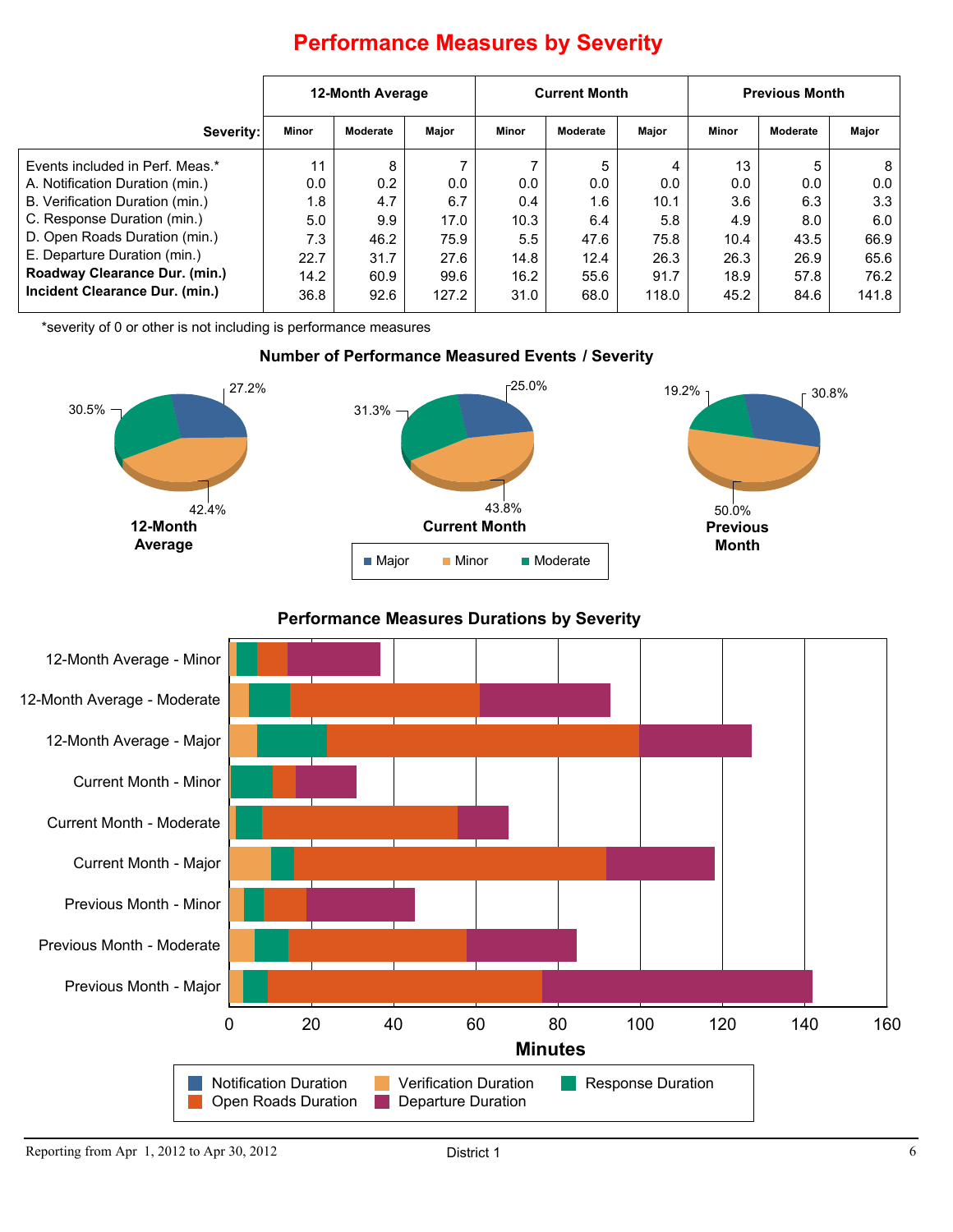# **Performance Measures by Maximum Blocked Travel Lanes**

| <b>Max travel</b><br>lanes blocked: | 1          | 2         | 3         |      |
|-------------------------------------|------------|-----------|-----------|------|
| 12-Month<br>Average                 | 18<br>24.8 | 6<br>72.6 | 2<br>49.9 | 91.9 |
| <b>Current Month</b>                | 10         | 5         | O         |      |
|                                     | 14.6       | 68.3      | 0.0       | 91.9 |
| <b>Previous</b><br><b>Month</b>     | 16<br>19.7 | ⇁<br>46.6 | 3<br>82.6 | 0.0  |

**Number of Events and Open Roads Duration by Maximum Blocked Travel Lanes**



**Open Roads Duration / Max Travel Lanes Blocked**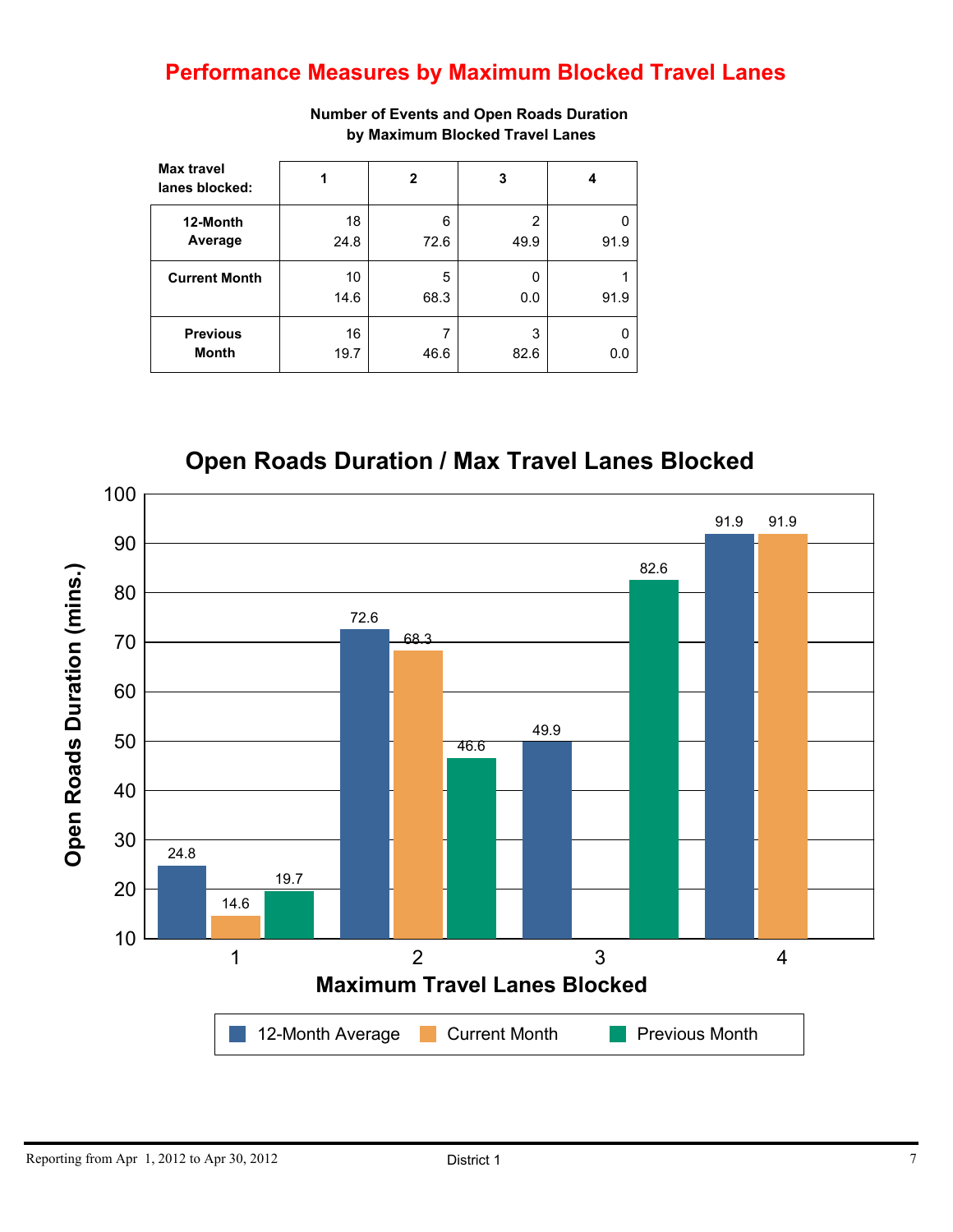## **Performance Measures by Roadway**

| $1-75$                                   | <b>12-Month Average</b> | <b>Current Month</b> | <b>Previous Month</b> |
|------------------------------------------|-------------------------|----------------------|-----------------------|
| Events included in Performance Measures  | 21                      | 14                   | 21                    |
| A. Notification Duration (min.)          | 0.0                     | 0.0                  | 0.0                   |
| B. Verification Duration (min.)          | 2.8                     | 0.8                  | 3.1                   |
| C. Response Duration (min.)              | 8.4                     | 9.1                  | 6.2                   |
| D. Open Roads Duration (min.)            | 27.8                    | 30.6                 | 32.3                  |
| E. Departure Duration (min.)             | 23.8                    | 16.3                 | 30.2                  |
| <b>Roadway Clearance Duration (min.)</b> | 39.1                    | 40.5                 | 41.6                  |
| Incident Clearance Duration (min.)       | 62.8                    | 56.8                 | 71.7                  |

| 12-Month Average<br><b>Current Month</b><br><b>Previous Month</b> |
|-------------------------------------------------------------------|
| 4<br>5                                                            |
| 0.3<br>0.0<br>0.0                                                 |
| 10.2<br>20.2<br>7.7                                               |
| 4.4<br>16.9<br>0.1                                                |
| 90.6<br>75.5<br>42.0                                              |
| 73.6<br>21.2<br>42.6                                              |
| 118.0<br>54.1<br>95.8                                             |
| 127.8<br>160.5<br>116.9                                           |
|                                                                   |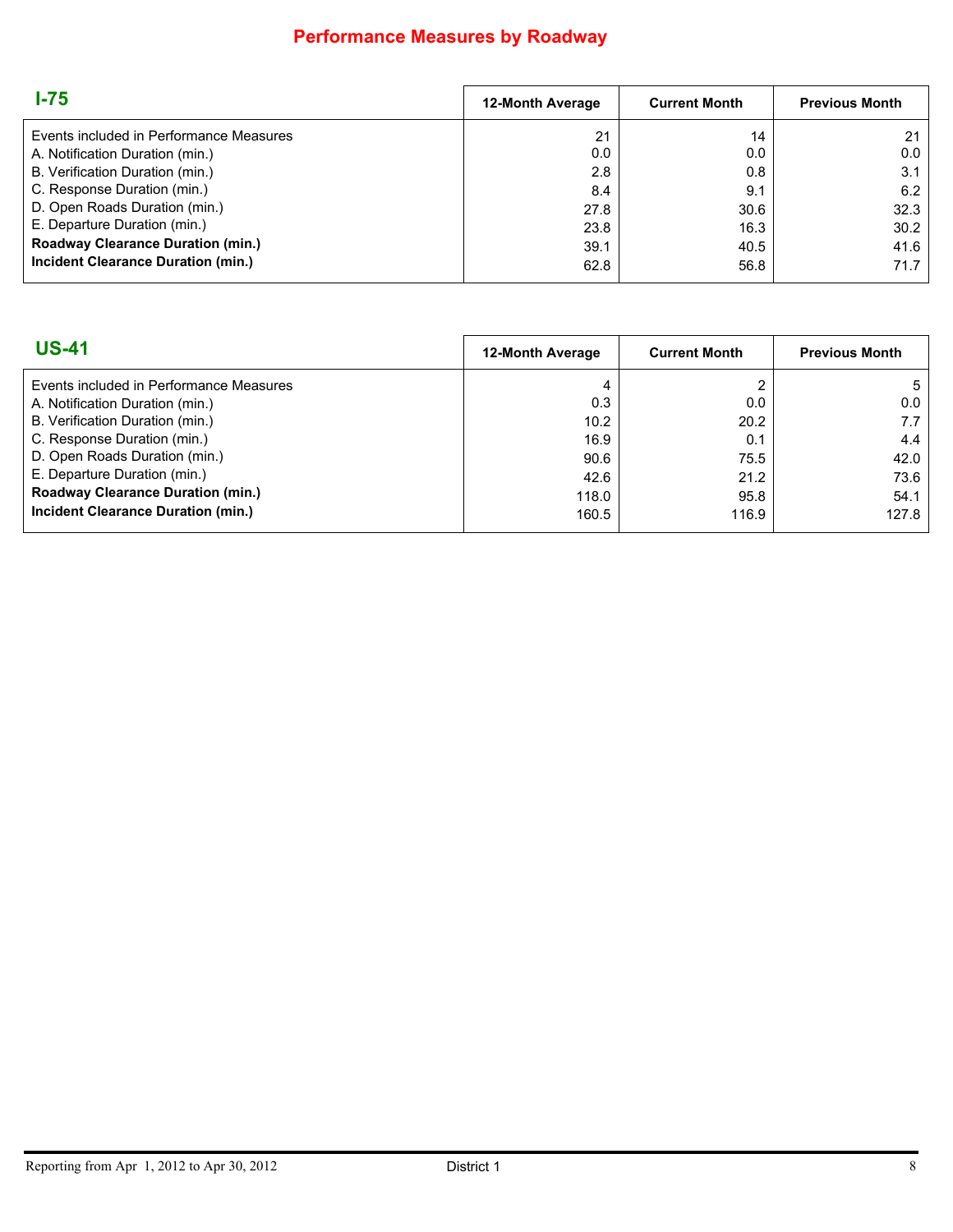

## **Number of Performance Measured Events / Roadway**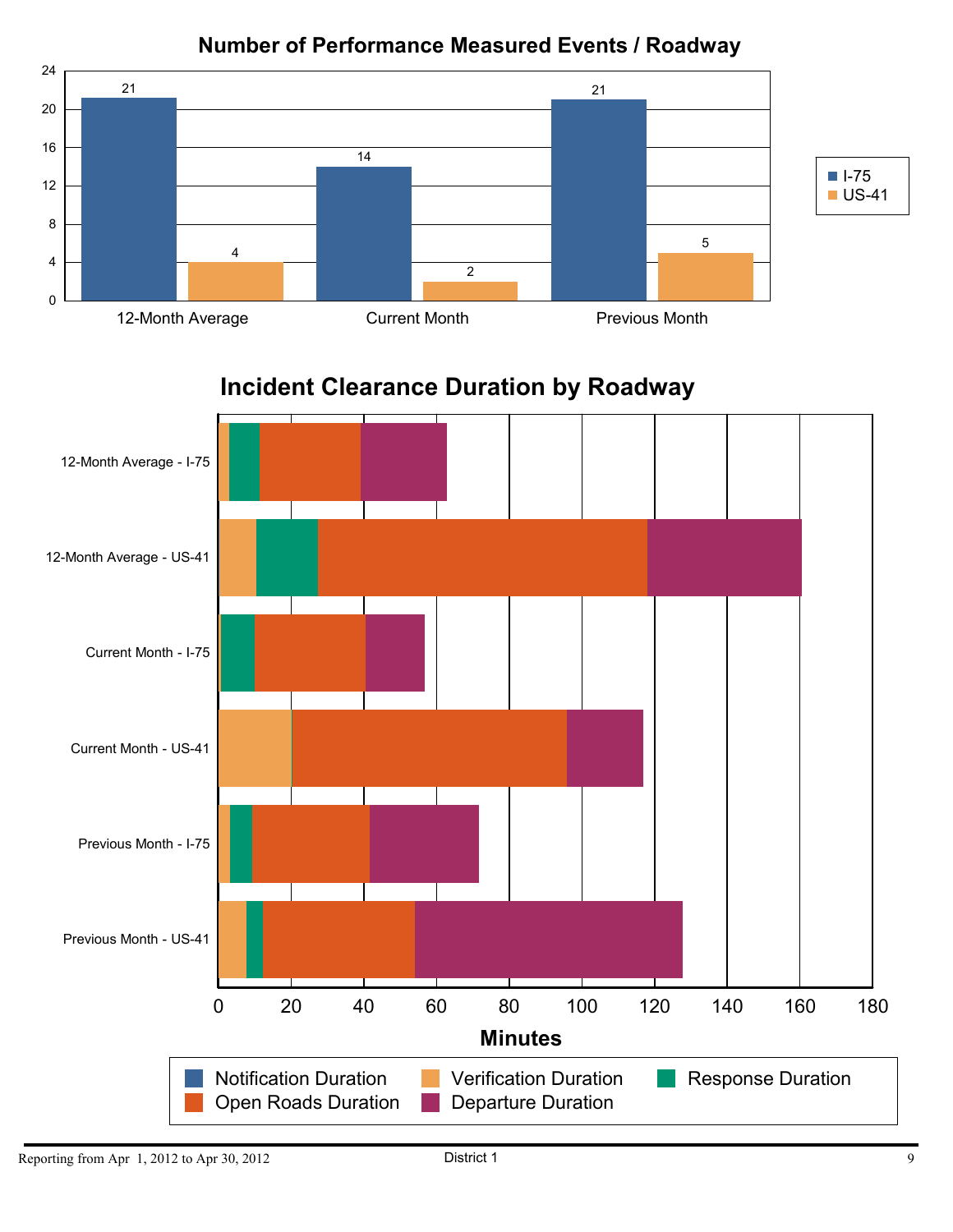### **Incident Detection Methods**

| <b>Detection Method</b> | 12-Month Average | <b>Current Month</b> | <b>Previous Month</b> |
|-------------------------|------------------|----------------------|-----------------------|
| Asset Management-DBI    | $\mathbf{0}$     | 0                    | 0                     |
| <b>CCTV</b>             | 2                | 0                    | 0                     |
| <b>FHP</b>              | 13               | 11                   | 21                    |
| Fort Myers RTMC         | 3                | $\overline{2}$       | 2                     |
| Road Ranger D1          | 5                | $\overline{2}$       |                       |
| Sheriff-Collier         | 2                | 1                    |                       |
| <b>TSS</b>              | $\mathbf{0}$     | $\Omega$             |                       |
| <b>Total</b>            | 25               | 16                   | 26                    |

#### **Number of Events by Detection Method**





**Average Roadway Clearance Duration in minutes**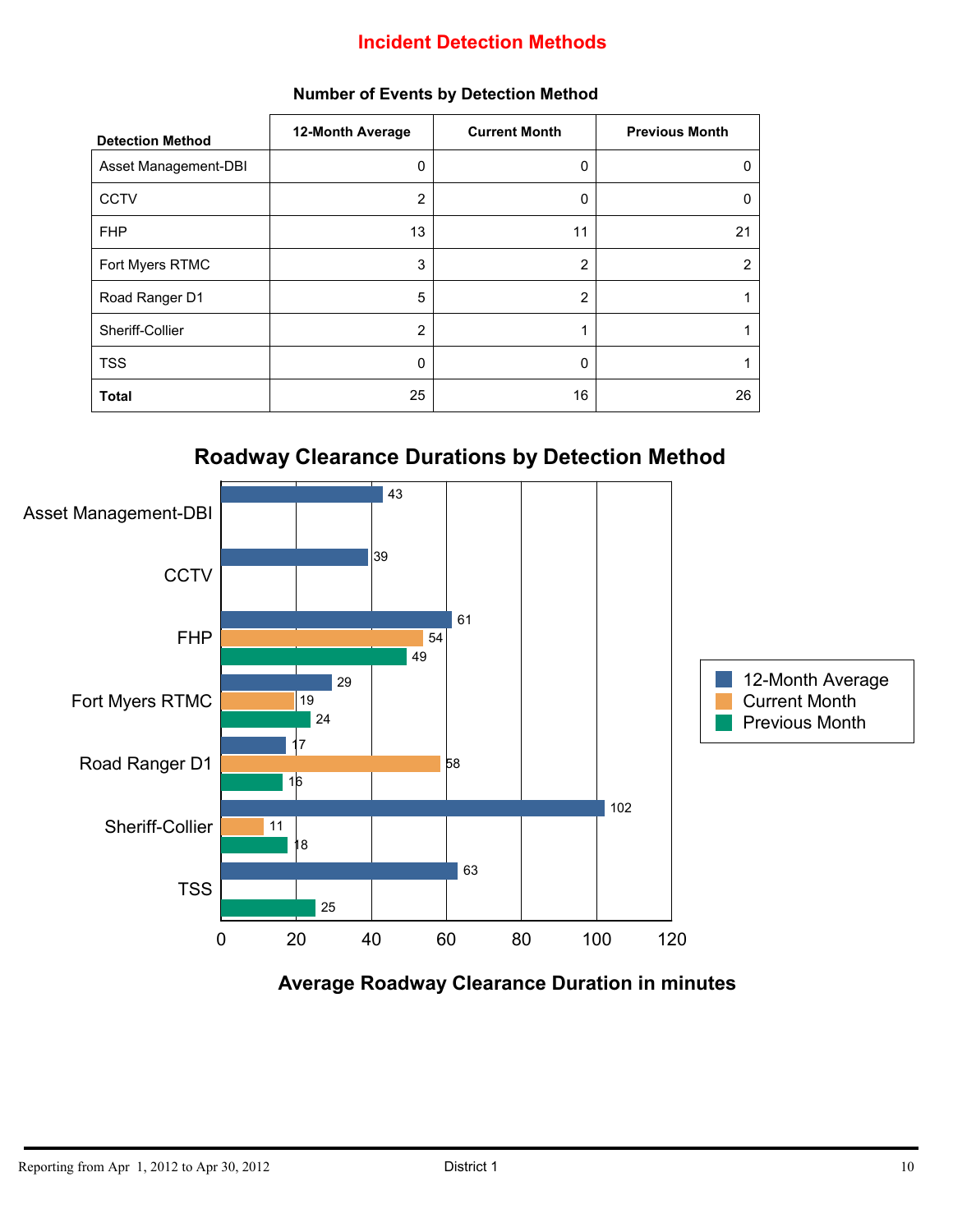#### **I-75**

|                     | 12-Month<br>Average | <b>Current</b><br>Month | <b>Previous</b><br><b>Month</b> |
|---------------------|---------------------|-------------------------|---------------------------------|
|                     |                     |                         |                                 |
| Asset Management-DB | 0                   | 0                       | 0                               |
| <b>CCTV</b>         | 2                   | 0                       | 0                               |
| <b>FHP</b>          | 10                  | 9                       | 16                              |
| Fort Myers RTMC     | 3                   | 2                       | 2                               |
| Road Ranger D1      | 5                   | 2                       | 1                               |
| Sheriff-Collier     | 1                   | 1                       | 1                               |
| <b>TSS</b>          | 0                   | 0                       |                                 |
| Total               | 21                  | 14                      | 21                              |

### **Event Count by Detection Method**



**Previous Month**



#### **US-41**

|                 | 12-Month<br>Average | <b>Current</b><br><b>Month</b> | <b>Previous</b><br><b>Month</b> |
|-----------------|---------------------|--------------------------------|---------------------------------|
| <b>FHP</b>      | 3                   | $\overline{2}$                 | 5                               |
| Fort Myers RTMC | O                   | 0                              |                                 |
| Sheriff-Collier | 1                   | 0                              |                                 |
| Total           | 4                   | 2                              | 5                               |

#### **Event Count by Detection Method**



**Previous Month**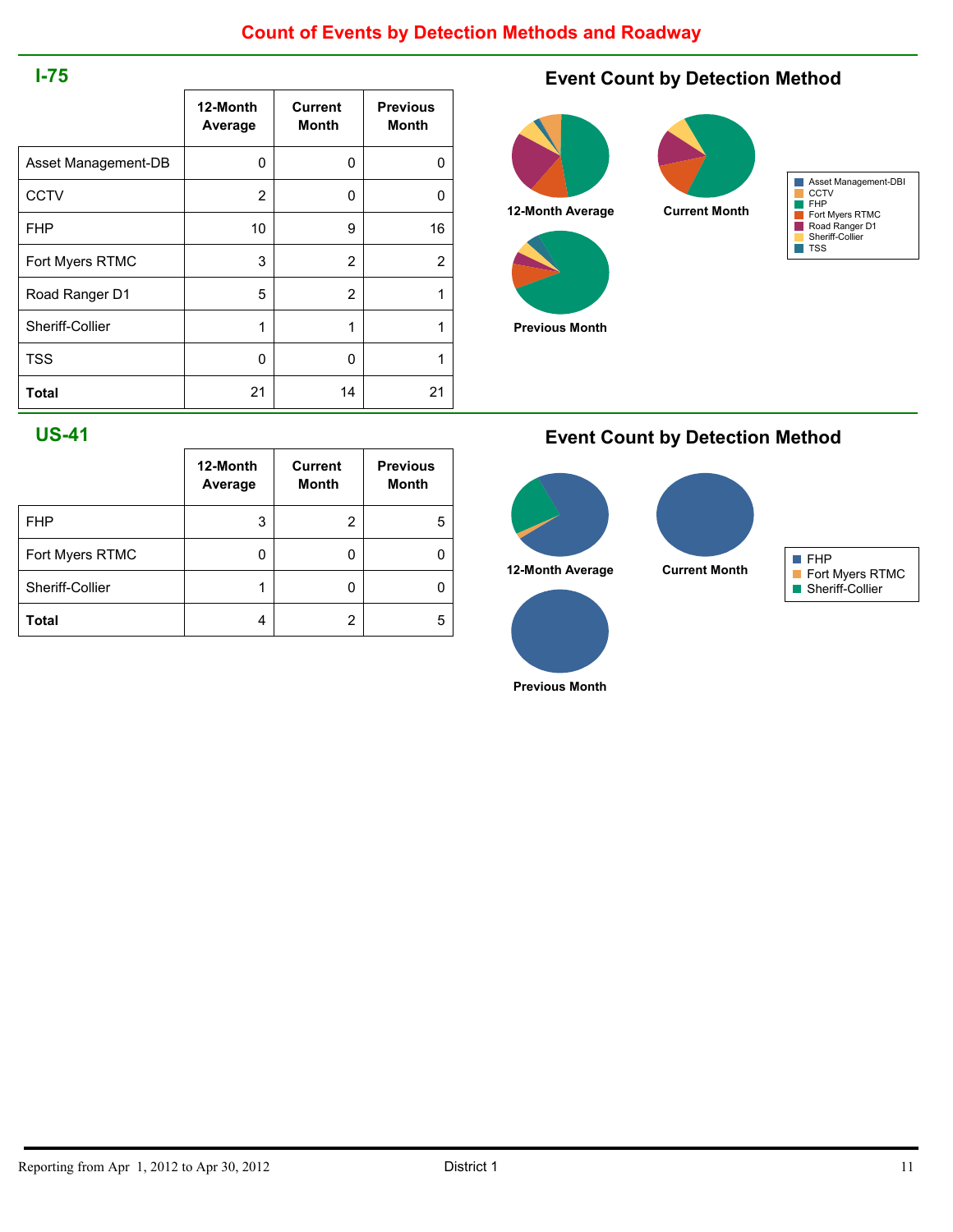|                     | 12-Month Average |                | <b>Current Month</b> |                  |                | <b>Previous Month</b> |             |                |                   |
|---------------------|------------------|----------------|----------------------|------------------|----------------|-----------------------|-------------|----------------|-------------------|
|                     | AM<br>Peak       | Off<br>Peak    | <b>PM</b><br>Peak    | AM<br>Peak       | Off<br>Peak    | <b>PM</b><br>Peak     | AM<br>Peak  | Off<br>Peak    | <b>PM</b><br>Peak |
| Asset Management-DB | 0                | 0              | 0                    | 0                | $\mathbf 0$    | 0                     | 0           | 0              | 0                 |
| <b>CCTV</b>         | 0                | 1              | 1                    | $\mathbf 0$      | 0              | 0                     | $\mathbf 0$ | 0              | 0                 |
| <b>FHP</b>          | 2                | 8              | 4                    | 1                | 8              | $\overline{2}$        | 4           | 12             | 5                 |
| Fort Myers RTMC     | -1               | 1              | 1                    | $\mathbf 0$      | $\overline{2}$ | $\mathbf 0$           | 0           | $\overline{2}$ | $\mathbf 0$       |
| Road Ranger D1      | 0                | $\mathbf{3}$   | $\overline{2}$       | 1                | $\mathbf 0$    | 1                     | 0           |                | 0                 |
| Sheriff-Collier     | 0                | $\overline{2}$ | 1                    | $\mathbf 0$      |                | $\mathbf 0$           | 0           |                | $\mathbf 0$       |
| <b>TSS</b>          | 0                | $\mathbf 0$    | 0                    | $\mathbf 0$      | $\Omega$       | $\mathbf{0}$          | 0           | $\mathbf{0}$   |                   |
| <b>Total</b>        | 3                | 14             | 8                    | $\boldsymbol{2}$ | 11             | $\mathsf 3$           | 4           | 16             | 6                 |

## **Count of Events by Detection Method and Peak Period**

# **Count of Events by Detection Method and Peak Period**

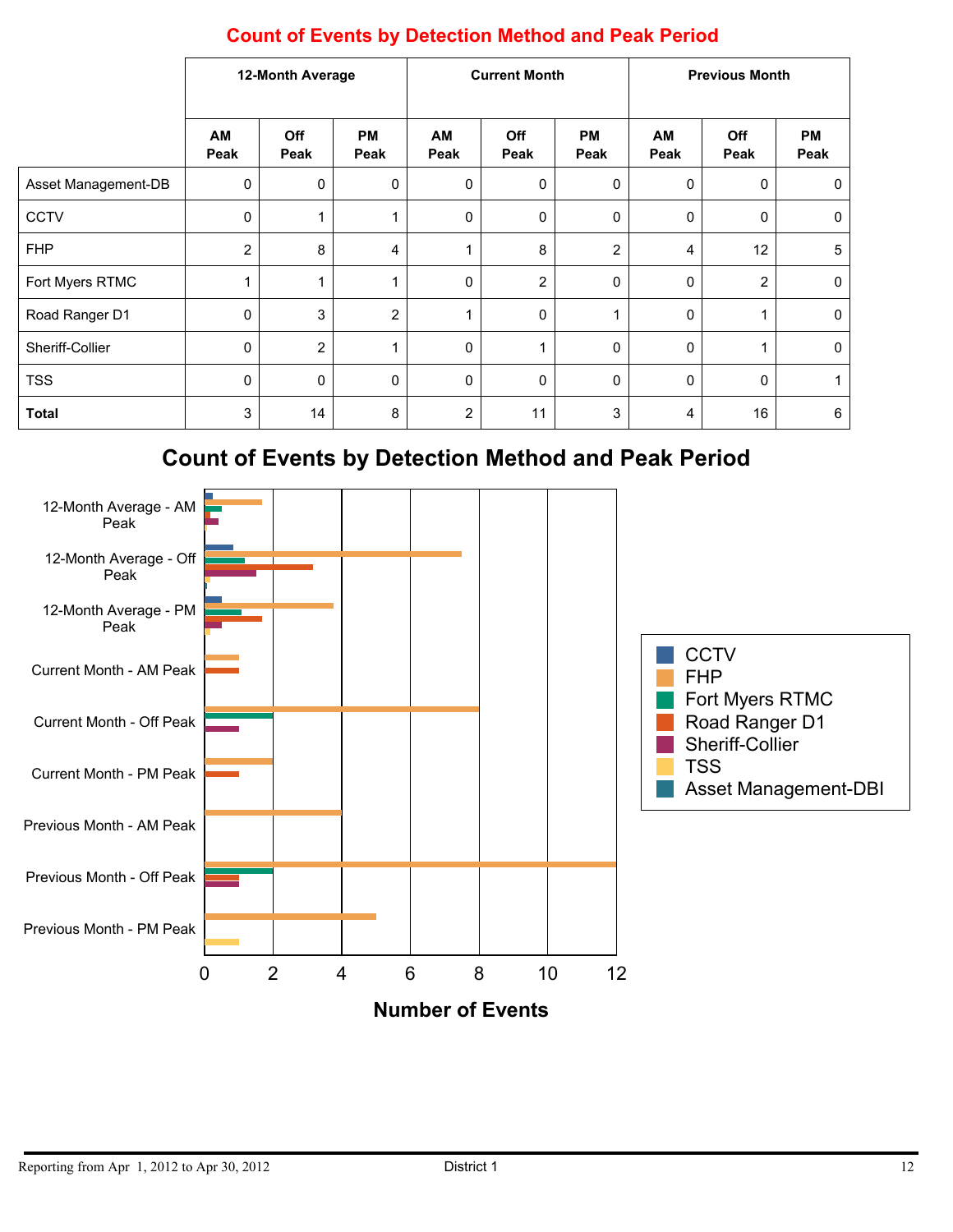|                      | 12-Month Average |          | <b>Current Month</b> |                  |          | <b>Previous Month</b> |              |          |       |
|----------------------|------------------|----------|----------------------|------------------|----------|-----------------------|--------------|----------|-------|
| Severity:            | <b>Minor</b>     | Moderate | Major                | Minor            | Moderate | Major                 | <b>Minor</b> | Moderate | Major |
| Asset Management-DBI | 0                | 0        | 0                    | $\boldsymbol{0}$ | 0        | 0                     | 0            | 0        | 0     |
| <b>CCTV</b>          |                  | 0        | 0                    | $\mathbf 0$      | 0        | 0                     | $\Omega$     | 0        | 0     |
| <b>FHP</b>           | 4                | 5        | 4                    | 4                | 4        | 3                     | 9            | 4        | 8     |
| Fort Myers RTMC      | $\overline{2}$   |          | 0                    | $\overline{2}$   | 0        | $\Omega$              |              |          | 0     |
| Road Ranger D1       | 3                |          |                      | $\mathbf 0$      |          |                       |              | 0        | 0     |
| Sheriff-Collier      |                  |          |                      | $\mathbf 1$      | 0        | 0                     |              | 0        | 0     |
| <b>TSS</b>           | 0                | 0        | 0                    | 0                | 0        | 0                     |              | 0        | 0     |
| <b>Total</b>         | 11               | 8        | 7                    | 7                | 5        | 4                     | 13           | 5        | 8     |

### **Count of Events by Detection Method and Severity**

# **Count of Events by Detection Method and Severity**

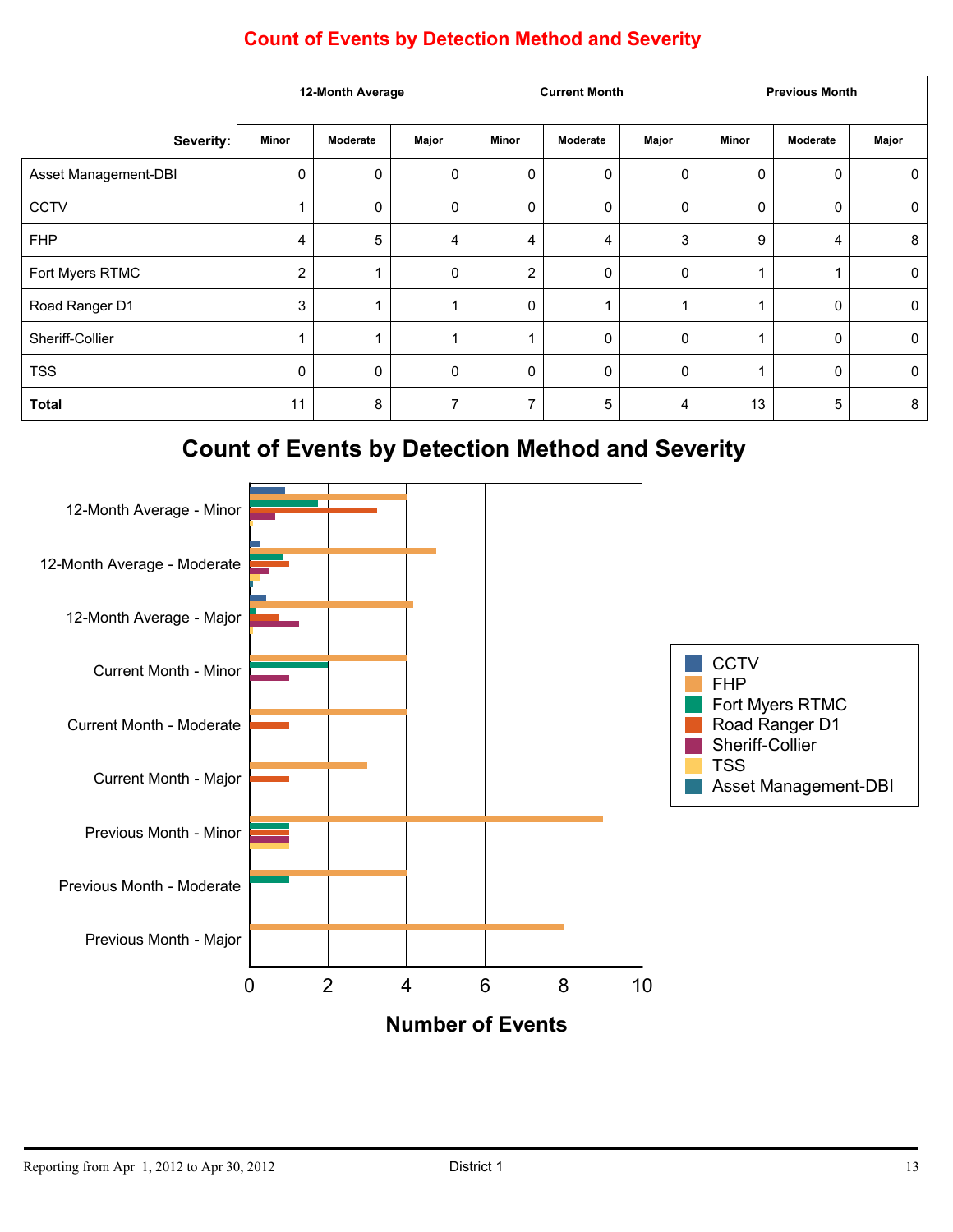#### **Road Ranger / SIRV Performance Measures**

#### **RR/SIRV Performance By County**

|              | 12-Month Average | <b>Current Month</b> | <b>Previous Month</b> |
|--------------|------------------|----------------------|-----------------------|
| Collier      | 5                | 4                    |                       |
|              | 5                | 4                    | ี่ค                   |
|              | 6                | 6                    |                       |
| <b>Total</b> | 5                | 4                    |                       |
|              | 5                | 4                    | 6                     |
|              | 6                | 6                    |                       |

- *Values presented are:*
- *Total Events with a RR/SIRV Response*
- *Total RR/SIRV Responses,*
- *Total Activities Performed*



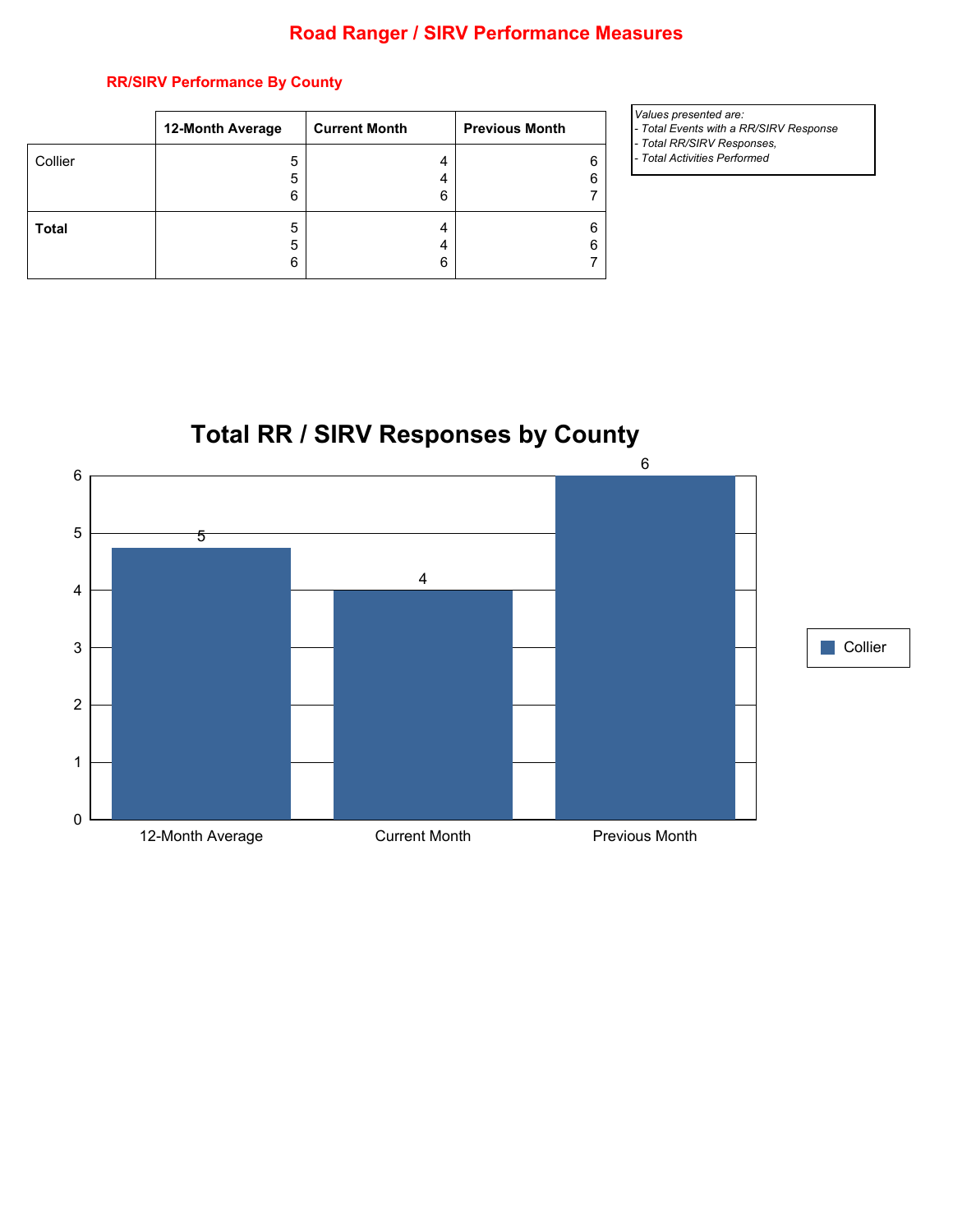# **Percentage of activity types for RR/SIRV activities in current month**



| Assist FHP       | 50.0%     |
|------------------|-----------|
| MOT non-specific | 50.0%     |
| Total:           | $100.0\%$ |

| <b>Activity Types for all Activities</b> | 12-Month<br>Average | <b>Current</b><br><b>Month</b> | <b>Previous</b><br><b>Month</b> |
|------------------------------------------|---------------------|--------------------------------|---------------------------------|
| <b>Assist FHP</b>                        | 1                   | 3                              | 4                               |
| Debris                                   | 1                   | $\mathbf 0$                    | 0                               |
| Diesel                                   | 0                   | 0                              | 0                               |
| Dispatch Not Found                       | 0                   | 0                              | 0                               |
| <b>Flat Tire</b>                         | 0                   | $\mathbf 0$                    | $\mathbf 0$                     |
| Gas                                      | 0                   | 0                              | 0                               |
| Jump                                     | 0                   | $\Omega$                       | $\mathbf{0}$                    |
| MOT non-specific                         | 3                   | 3                              | 3                               |
| Other                                    | 0                   | $\mathbf 0$                    | $\mathbf 0$                     |
| <b>Total</b>                             | 6                   | 6                              | 7                               |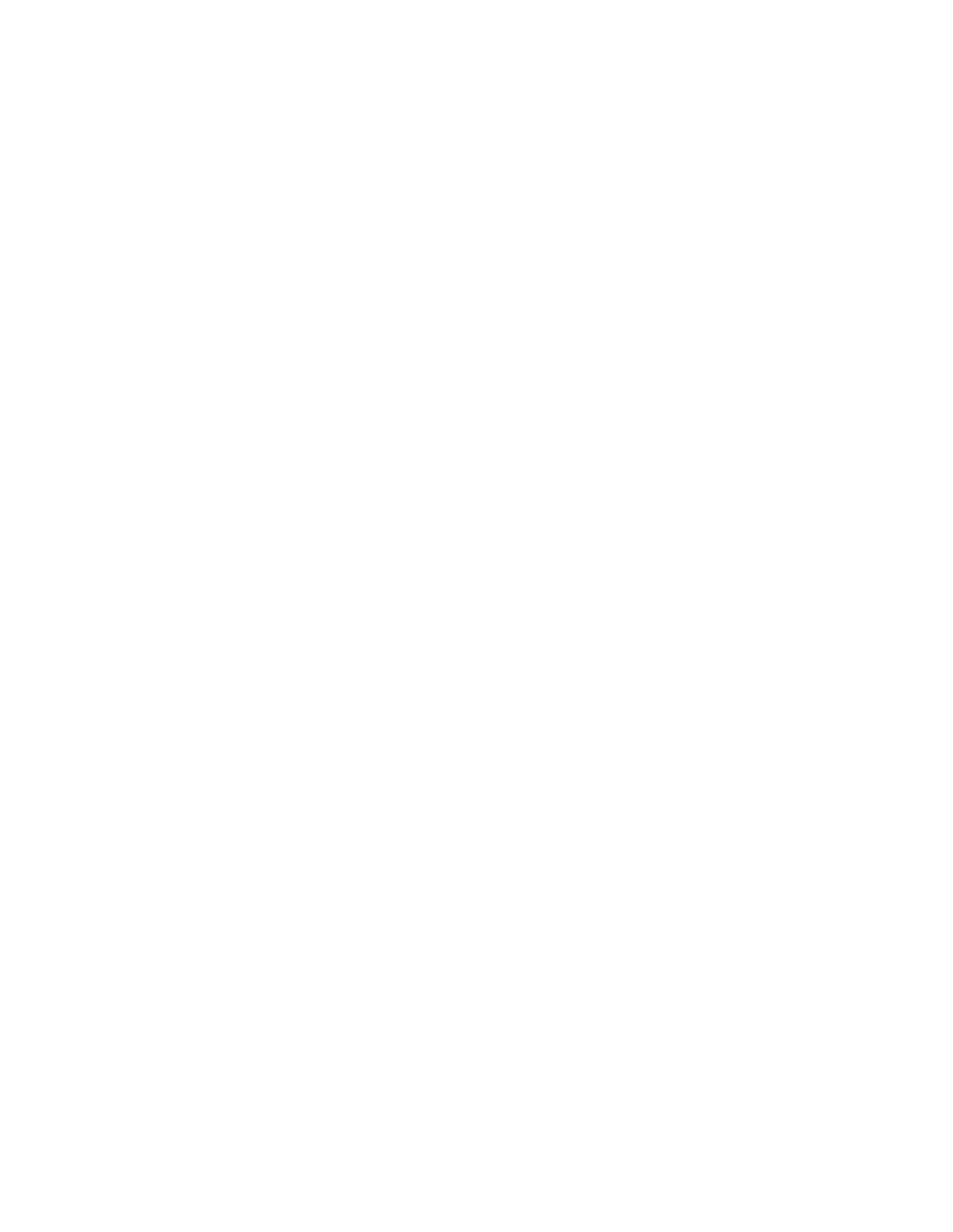# **RR/SIRV Performance By Truck**

*Values presented are: - Total Events with a RR/SIRV Response - Total RR/SIRV Responses, - Total Activities Performed*

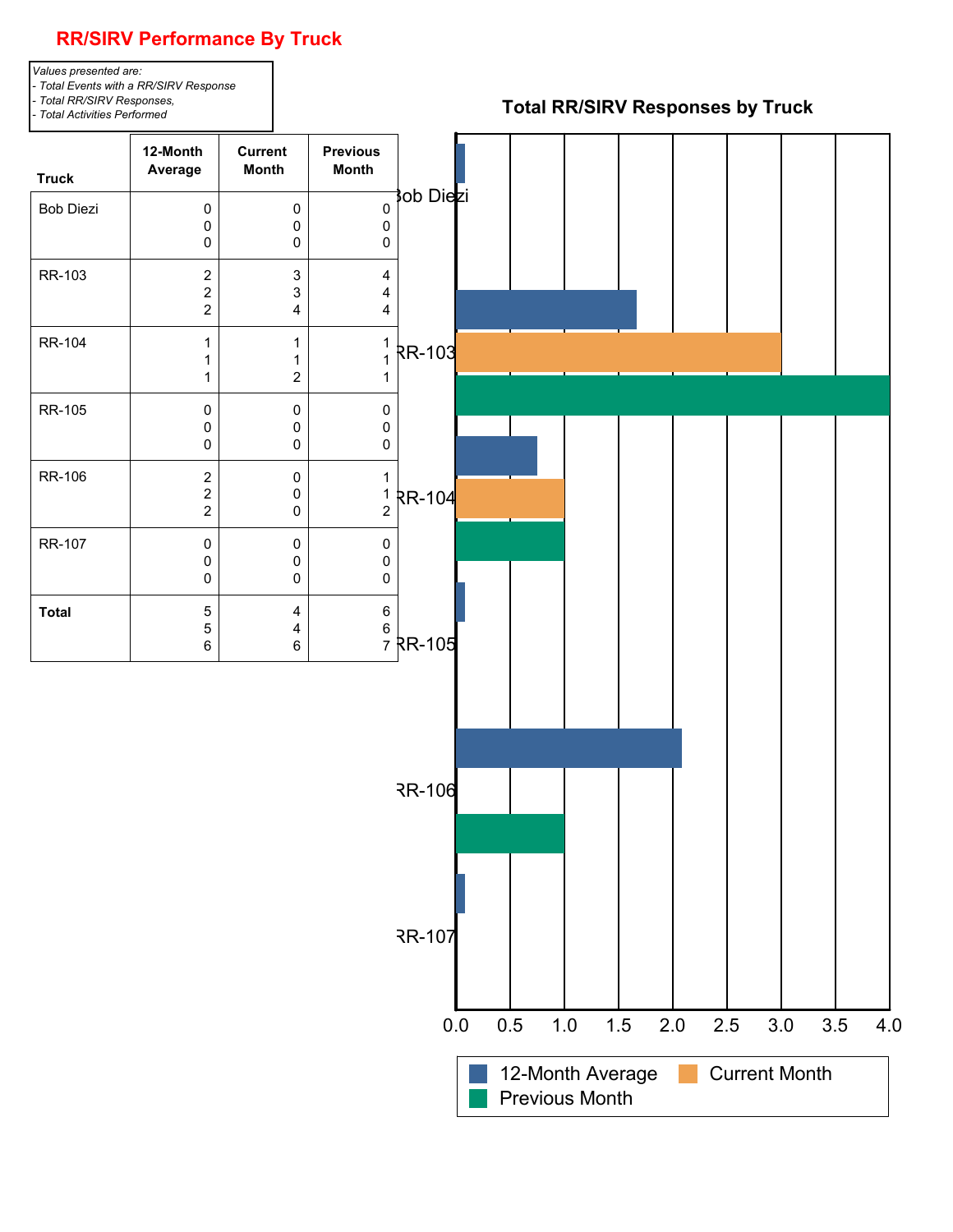

Current Month

#### **RR/SIRV Performance By Beat**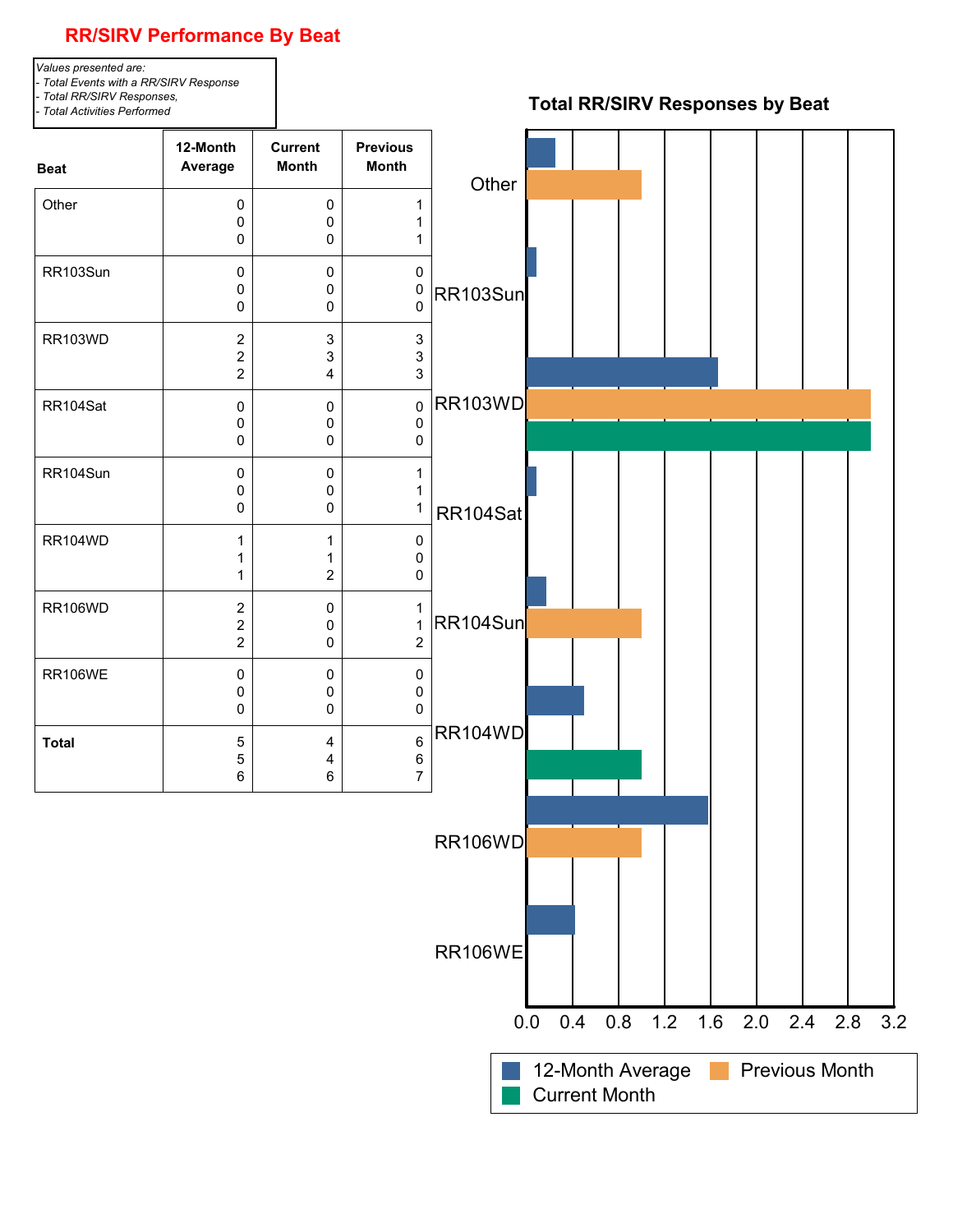#### **RR/SIRV Performance By Hour of Day**

*Values presented are: - Total Events with a RR/SIRV Response - Total RR/SIRV Responses, - Total Activities Performed*

|       | 12-Month     | <b>Current</b>          | <b>Previous</b>         |
|-------|--------------|-------------------------|-------------------------|
|       | Average      | <b>Month</b>            | <b>Month</b>            |
| 06:00 | 0            | 1                       | 0                       |
|       | 0            | 1                       | 0                       |
|       | $\mathbf 0$  | 1                       | 0                       |
| 07:00 | 0            | 0                       | 0                       |
|       | 0            | 0                       | 0                       |
|       | 0            | 0                       | 0                       |
| 08:00 | 0            | 0                       | 0                       |
|       | 0            | 0                       | 0                       |
|       | $\mathbf 0$  | 0                       | 0                       |
| 09:00 | 0            | 1                       | 0                       |
|       | $\pmb{0}$    | 1                       | 0                       |
|       | 0            | $\overline{2}$          | 0                       |
| 10:00 | 0            | 0                       | $\mathbf{1}$            |
|       | 0            | 0                       | 1                       |
|       | 0            | 0                       | 1                       |
| 11:00 | 0            | 0                       | $\mathbf{1}$            |
|       | 0            | 0                       | 1                       |
|       | $\mathbf 0$  | 0                       | 1                       |
| 12:00 | 0            | 0                       | 0                       |
|       | 0            | 0                       | $\mathbf 0$             |
|       | 0            | 0                       | 0                       |
| 13:00 | 1            | $\boldsymbol{2}$        | $\mathbf{1}$            |
|       | 1            | $\overline{\mathbf{c}}$ | 1                       |
|       | $\mathbf{1}$ | 3                       | $\overline{c}$          |
| 14:00 | 1            | 0                       | 0                       |
|       | $\mathbf{1}$ | 0                       | 0                       |
|       | 1            | 0                       | 0                       |
| 15:00 | 0            | 0                       | 0                       |
|       | $\pmb{0}$    | 0                       | 0                       |
|       | $\mathbf{1}$ | 0                       | 0                       |
| 16:00 | $\pmb{0}$    | 0                       | $\mathbf{1}$            |
|       | 0            | 0                       | 1                       |
|       | $\pmb{0}$    | 0                       | 1                       |
| 17:00 | 1            | 0                       | $\overline{\mathbf{c}}$ |
|       | 1            | 0                       | $\overline{\mathbf{c}}$ |
|       | $\mathbf{1}$ | 0                       | $\overline{c}$          |
| 18:00 | $\pmb{0}$    | 0                       | 0                       |
|       | $\pmb{0}$    | 0                       | 0                       |
|       | 1            | 0                       | 0                       |
| 19:00 | $\pmb{0}$    | 0                       | 0                       |
|       | $\pmb{0}$    | 0                       | 0                       |
|       | $\mathbf 0$  | 0                       | 0                       |